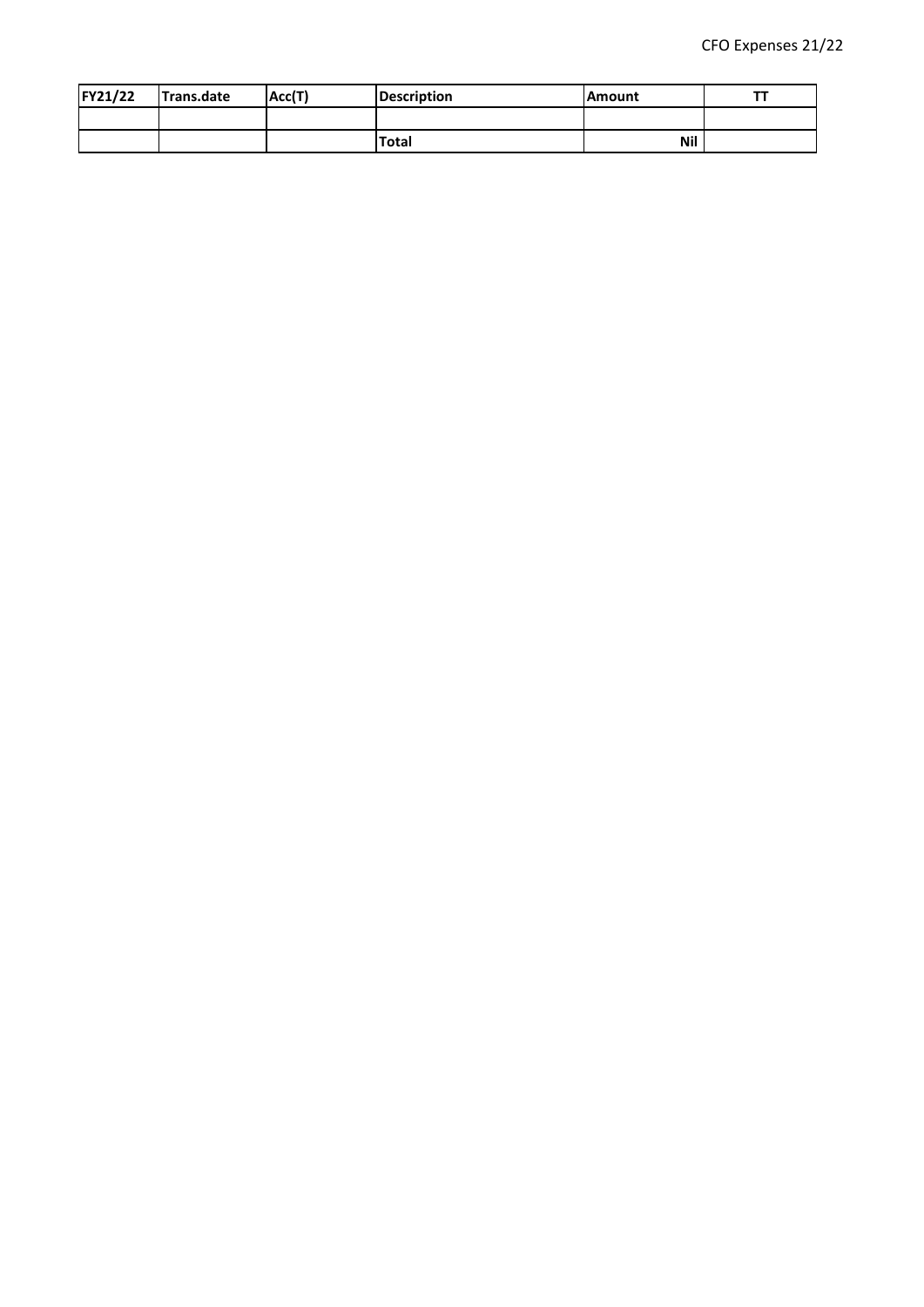| <b>FY</b> | <b>Trans.date</b> | Acc(T)                              | <b>Description</b>                                                                  | <b>IAmount</b> | ΤТ                  |
|-----------|-------------------|-------------------------------------|-------------------------------------------------------------------------------------|----------------|---------------------|
|           |                   |                                     | 26/02/2021 Conference Registration Fees- PCARD 20210226 Wonke Admissions Conference | E96.00         |                     |
| FY20/21   |                   | <b>Staff</b>                        |                                                                                     |                | <b>Purchasecard</b> |
| FY20/21   |                   | 19/04/2021 Professional Memberships | <b>Annual CIPFA Membership</b>                                                      | E432.00        | <b>Expenses</b>     |
|           |                   |                                     | <b>Total</b>                                                                        | E528.00        |                     |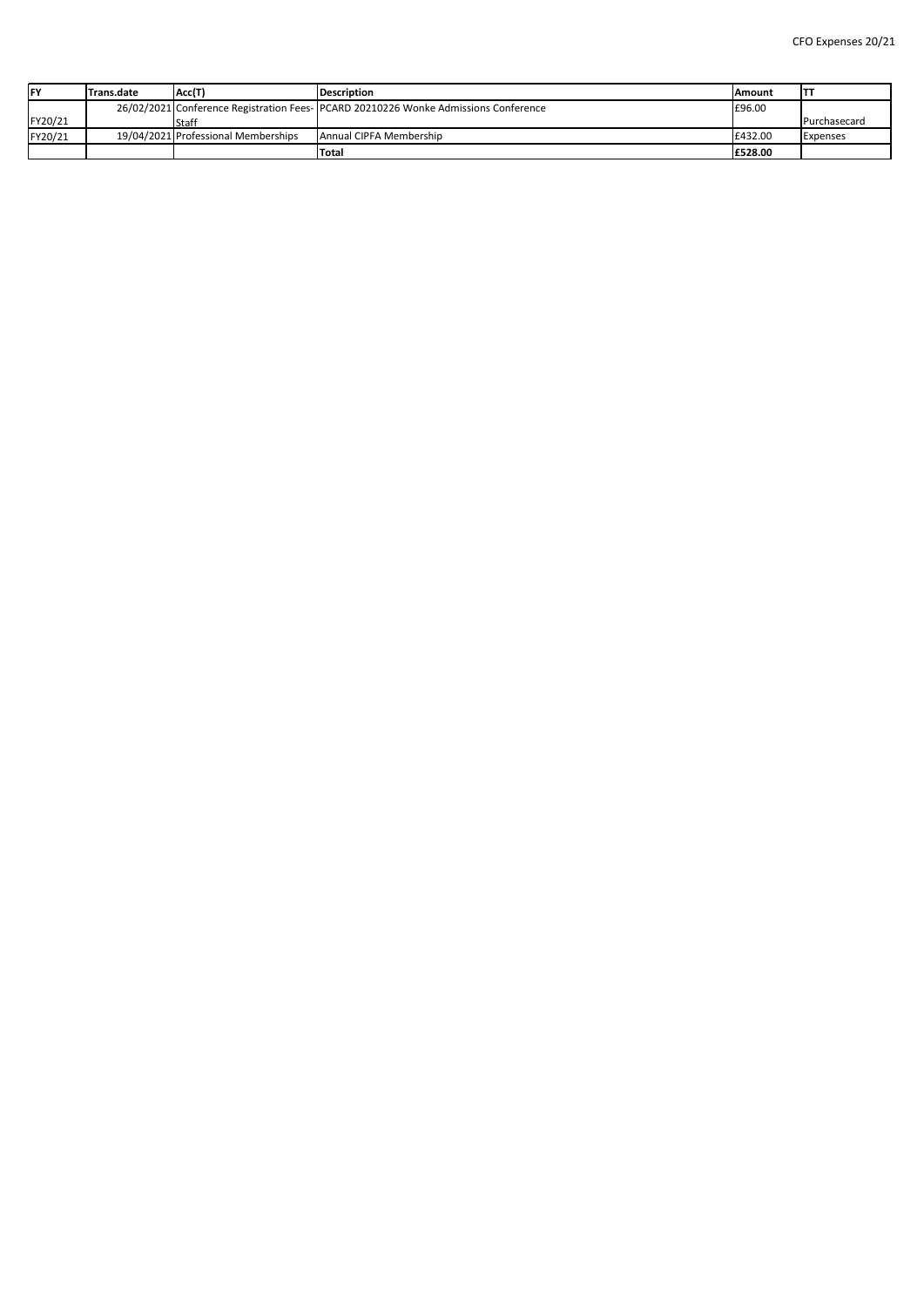| <b>FY</b> | <b>Trans.date</b>    | Acc(T)                              | <b>Description</b>                 | <b>Amount</b> | TΤ           |
|-----------|----------------------|-------------------------------------|------------------------------------|---------------|--------------|
| FY19/20   | 16/10/2019 UK travel |                                     | RREF & Southern LEPs Meeting       | £57.40        | Purchasecard |
| FY19/20   |                      | 17/12/2019 Mileage expenses         | each way                           | £25.20        | Expenses     |
| FY19/20   |                      | 17/12/2019 Mileage expenses         | each way                           | £18.00        | Expenses     |
| FY19/20   | 31/01/2020 UK travel |                                     | Travel card to London              | £55.90        | Expenses     |
| FY19/20   | 31/01/2020 UK travel |                                     | Travel card to London              | £55.90        | Expenses     |
| FY19/20   |                      | 31/01/2020 Professional Memberships | Annual CIPFA Membership            | £432.00       | Expenses     |
| FY19/20   | 12/02/2020 UK travel |                                     | Network card discount              | £17.15        | Expenses     |
| FY19/20   | 19/02/2020 UK travel |                                     | <b>Train ticket for Conference</b> | £90.82        | Purchasecard |
| FY19/20   | 09/03/2020 UK travel |                                     | Board meeting - travel card peak   | £55.90        | Expenses     |
| FY19/20   | 09/03/2020 UK travel |                                     | travel card off peak               | £26.00        | Expenses     |
| FY19/20   | 05/03/2020 UK travel |                                     | S.Foley                            | £167.26       | Purchasecard |
| FY19/20   | 17/03/2020 UK travel |                                     | Manchester                         | $-E87.80$     | Purchasecard |
|           |                      |                                     | <b>Total</b>                       | £913.73       |              |